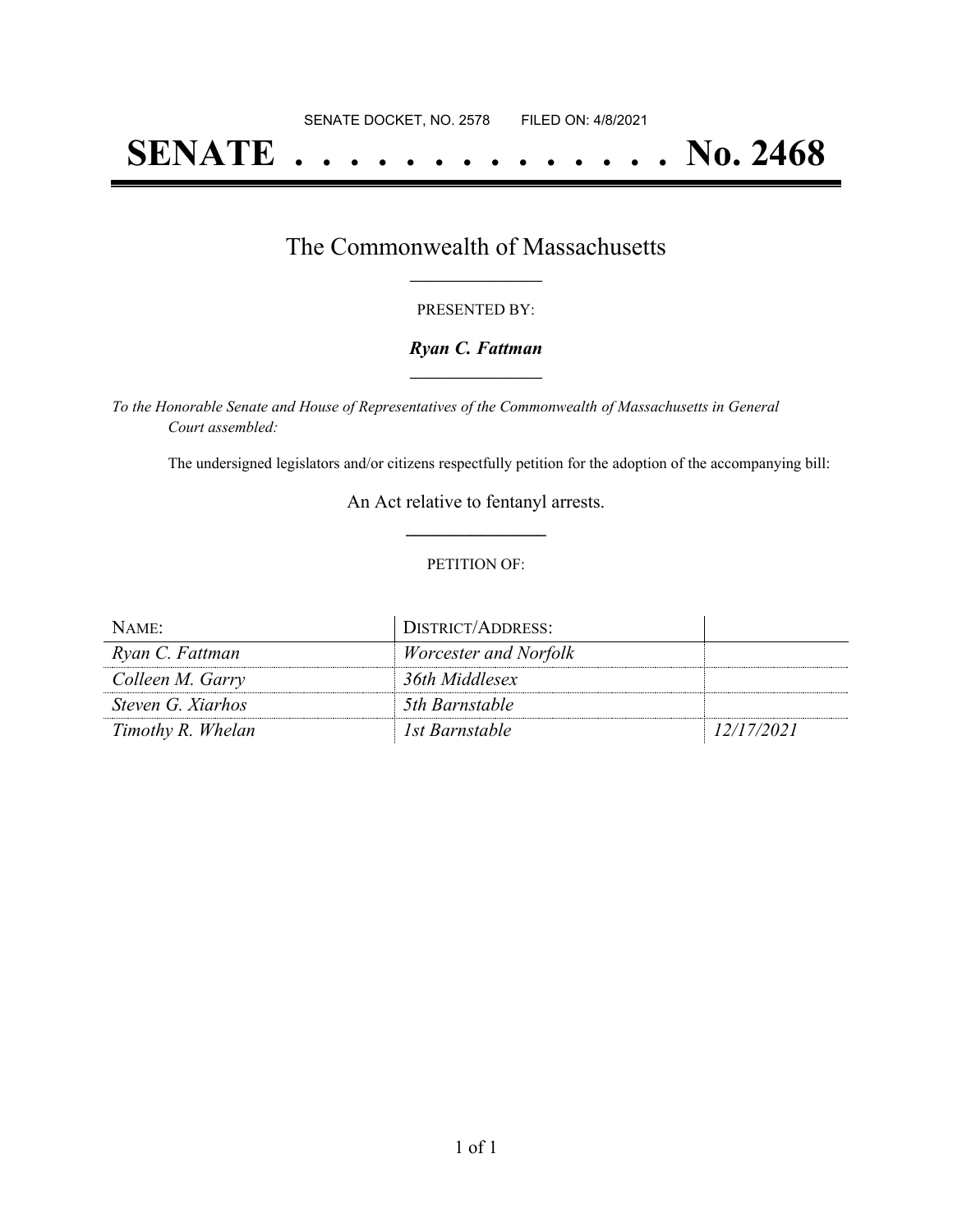#### SENATE DOCKET, NO. 2578 FILED ON: 4/8/2021

## **SENATE . . . . . . . . . . . . . . No. 2468**

By Mr. Fattman, a petition (accompanied by bill, Senate, No. 2468) (subject to Joint Rule 12) of Ryan C. Fattman, Colleen M. Garry and Steven G. Xiarhos for legislation relative to fentanyl arrests. The Judiciary.

### The Commonwealth of Massachusetts

**In the One Hundred and Ninety-Second General Court (2021-2022) \_\_\_\_\_\_\_\_\_\_\_\_\_\_\_**

**\_\_\_\_\_\_\_\_\_\_\_\_\_\_\_**

An Act relative to fentanyl arrests.

Be it enacted by the Senate and House of Representatives in General Court assembled, and by the authority *of the same, as follows:*

| $\mathbf{1}$        | SECTION 1. Section 42 of chapter 276 of the General Laws, as appearing in the 2018                                                                |
|---------------------|---------------------------------------------------------------------------------------------------------------------------------------------------|
| 2                   | Official Edition, is hereby amended by inserting in line 13, after the word "58A", the following                                                  |
| $\mathfrak{Z}$      | words:-; and, provided further, that if a person is arrested for a violation of section 32 of chapter                                             |
| 4                   | 94C for the manufacture, sale or distribution of fentanyl, subsections (c $\frac{1}{2}$ ) or (c $\frac{3}{4}$ ) of section                        |
| 5                   | 32E of said chapter 94C or subsection (a) of section 32F of said chapter 94C for the manufacture,                                                 |
| 6                   | sale or distribution of fentanyl, any bail shall be assessed pursuant to sections 57 and 58.                                                      |
| $\overline{7}$<br>8 | SECTION 2. Section 57 of said chapter 276, as so appearing, is hereby amended by<br>inserting after the sixth paragraph the following paragraph:- |
| 9                   | Except where prohibited by this section, for any violation of (i) section 32 of chapter 94C                                                       |
| 10                  | for the manufacture, sale or distribution of fentanyl; (ii) subsections (c $\frac{1}{2}$ ) or (c $\frac{3}{4}$ ) of section 32E                   |
| 11                  | of said chapter 94C; or (iii) subsection (a) of section 32F of said chapter 94C for the                                                           |
| 12                  | manufacture, sale or distribution of fentanyl, a person arrested, who has attained the age of 18                                                  |
|                     |                                                                                                                                                   |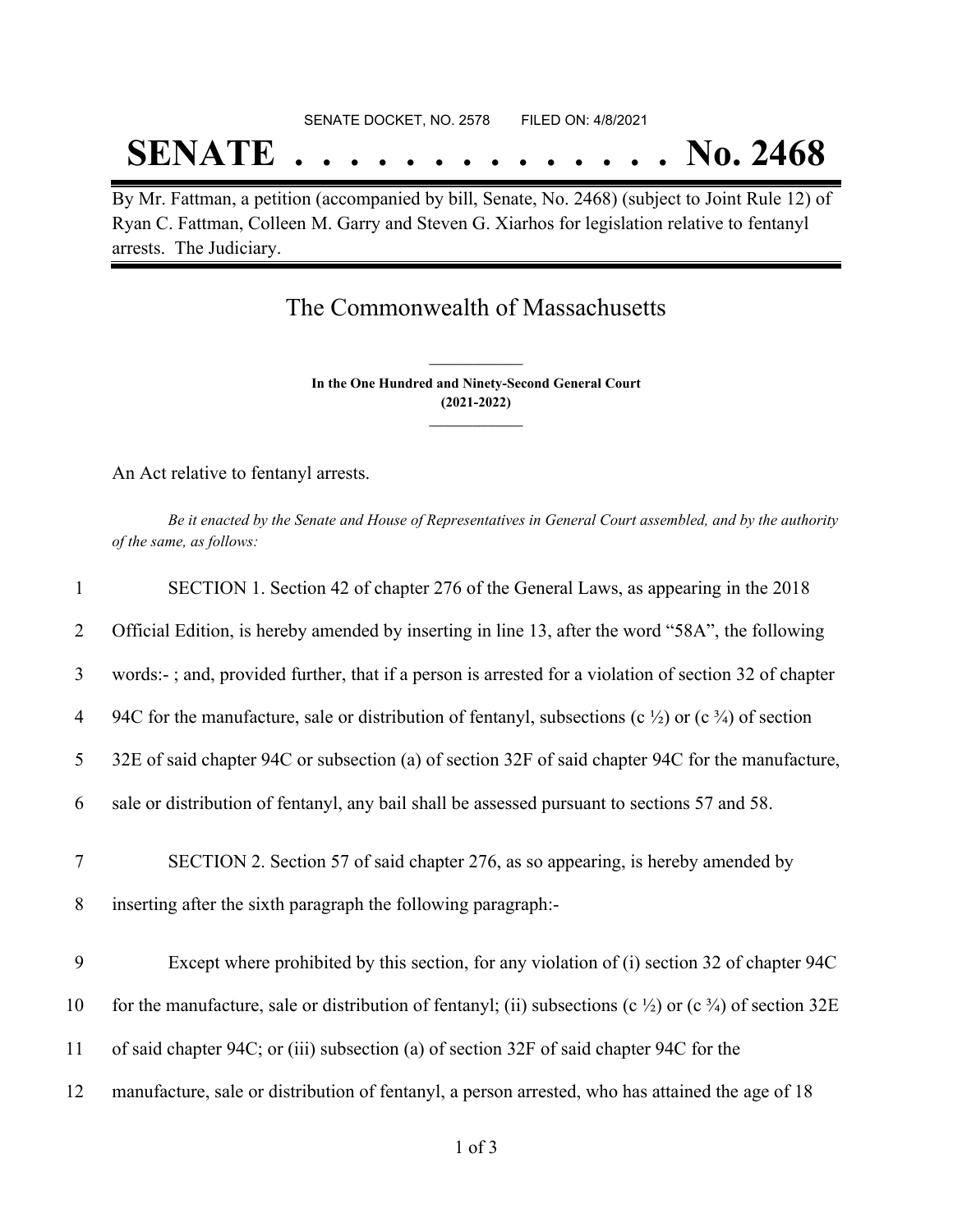years, shall not be admitted to bail sooner than 6 hours after arrest, except by a judge in open court. The arrested person shall not be released out of court by a clerk of courts, clerk of a district court, bail commissioner or master in chancery. Any person authorized to take bail for such violation may impose conditions on a person's release in order to ensure the appearance of 17 the person before the court and the safety of the person, any other individual or the community; provided, however, that the person authorized to take bail shall, prior to admitting the person to bail, modifying an existing order of bail or imposing such conditions, have immediate access to all pending and prior criminal offender record information, board of probation records and police and incident reports related to the person detained, upon oral, telephonic, facsimile or electronic mail request, to the extent practicable.

 SECTION 3. Section 58 of said chapter 276, as so appearing, is hereby amended by inserting after the fifth paragraph the following paragraph:-

 Except where prohibited by section 57, for any violation of (i) section 32 of chapter 94C 26 for the manufacture, sale or distribution of fentanyl; (ii) of subsections (c  $\frac{1}{2}$ ) or (c  $\frac{3}{4}$ ) of section 27 32E of said chapter 94C; or (iii) subsection (a) of section 32F of said chapter 94C for the manufacture, sale or distribution of fentanyl, a person arrested, who has attained the age of 18 years, shall not be admitted to bail sooner than 6 hours after arrest, except by a judge in open court. The arrested person shall not be released out of court by a clerk of courts, clerk of a district court, bail commissioner or master in chancery. Any person authorized to take bail for such violation may impose conditions on a person's release in order to ensure the appearance of the person before the court and the safety of the person, any other individual or the community; provided, however, that the person authorized to take bail shall, prior to admitting the person to bail, modifying an existing order of bail or imposing such conditions, have immediate access to

of 3